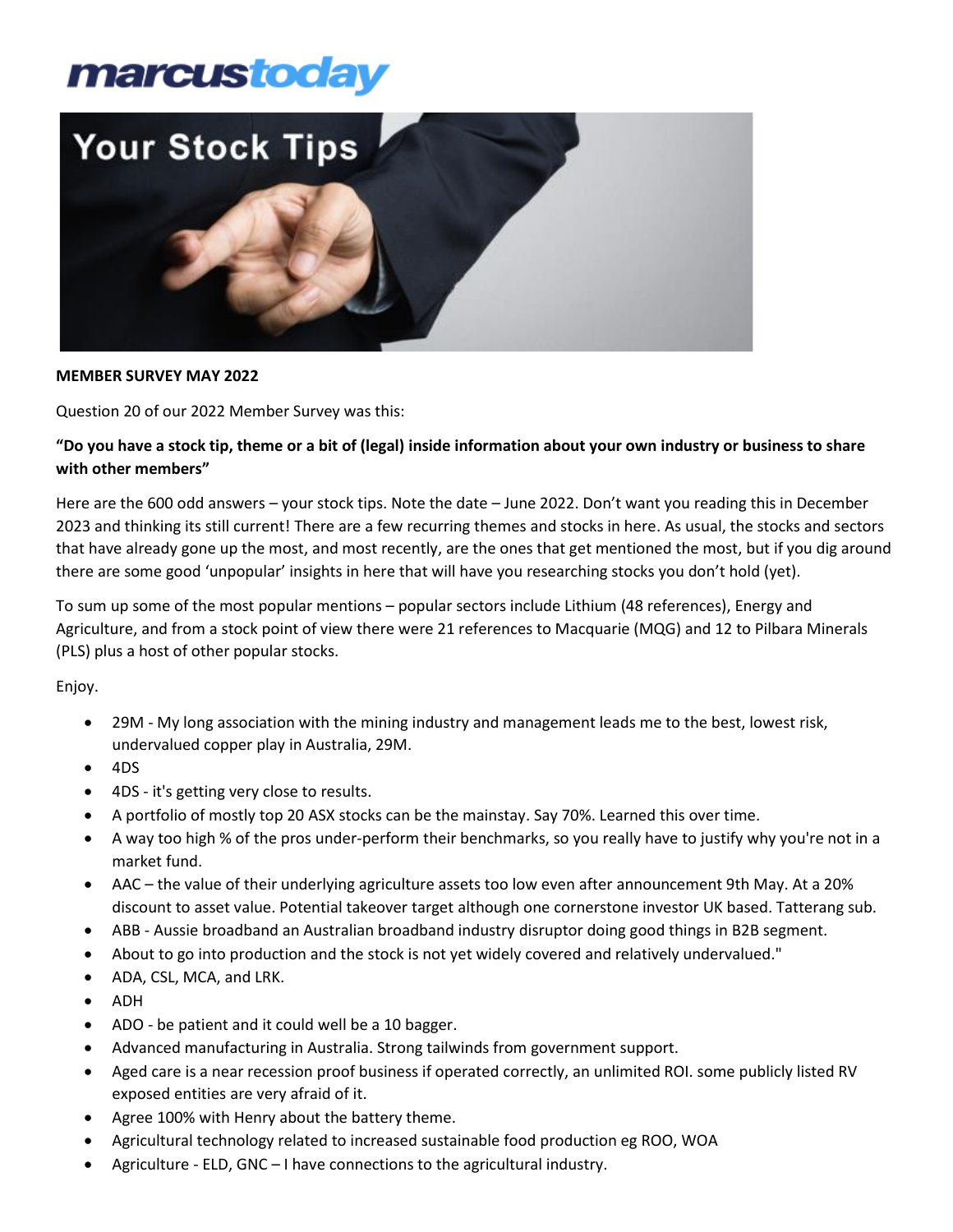- Agriculture anything World needs food and wheat/ canola prices are high. We are on a farm and grow both.
- Agriculture theme. The increasing challenge to feed the world in the face of wars, environmental constraints, etc provides huge opportunity to those who do low carbon agriculture well.
- AGY All things related to electric vehicles and grid batteries.
- ALL Growth with overseas business in expanding industry & good management.
- Alpha HPA(A4N) High purity alumina produced without mining. Developed by a bunch of Aussie PHDs, under construction in Gladstone and has attracted government funding.
- AMN More food requires fertilizer.
- AMS and BWX two stocks beaten up despite reasonable updates.
- An ETF such as STW which covers the top 200 ASX stocks.
- Any lithium stock at the moment.
- Any lithium stock, for a medium long term hold for the electrification journey.
- Anything Mark Creasy is investing in.
- Aristocrat (AAL) after the fall.
- As a farmer, I have to say agriculture has started look sexy (finally!) post-pandemic due to concerns about supply chains. Dairy stocks (Bega), GNC, ELD, IPL.
- As a momentum investor there is no one stock. Over the next 12 months it will be about lower PE's, dividends and growth. Back to basics with lower return expectations. Leading stocks will probably be profitable resource companies with low debt. Lower number of stocks in my portfolio with more rigor around them.
- As in the medical field do not really have any insight of value, i.e. I thought Alcidion (ALC) would not have halved in price in recent weeks.
- I have been far too cautious when it comes to Lithium. I was originally told by my accountant to buy NMT in 2018, I didn't. I have however traded it a few times along the way, but the whole sector was an all-in moment again when Henry started his Battery Pack. Again, shoulda, coulda, didnt!
- As you have said time and time again, we are at a pivot point in terms of the slow decline of the ICE, and the lithium theme has the potential to secure those that are in it, much wealth. That is where I shall also being guiding a 25, 20 and 18 year olds in the direction of.
- ASM Been following this stocks progress since i stumbled over it in 2008. It will produce the first rare earth metals outside China.
- At the moment I am leaning towards resources and in particular uranium. I successfully traded two US stocks recently but want to come back to them when the charts and fundamentals improve.
- At these levels ICI.
- Atomos oversold, great equipment for the video industry.
- AUC a small Goldy building up the resources.
- Aurelia Metals (AMI) Base metals and gold. In the next two years they will have 5 producing mines. Federation discovery has some of the richest drilling grades seen in Australia. The Great Cobar mine that closed in 1911 is being re-opened and it has a lot of copper and emerging gold. However management do little to no marketing.
- Australia is a mining country, little more this is where we should be investing (not speculating) but timing is important.
- Australia is such a small country. Invest in ASX listed shares with significant offshore exposure.
- Australian mining shares.
- AZY Antipa Minerals You won't find a better minerals story, that so far has taken years to unfold, and we are just getting to juicy bit now. Three major Joint ventures with RIO, IGO, NCM - plus our own 100% land and gold deposit.
- AZY Gives you exposure to Minyari, which is highly promising in itself. But also to three other deposits which are good enough to attract farm-ins from three major producers. All for about \$130 million.
- Battery materials for EVs and battery storage.
- Battery recycling long term.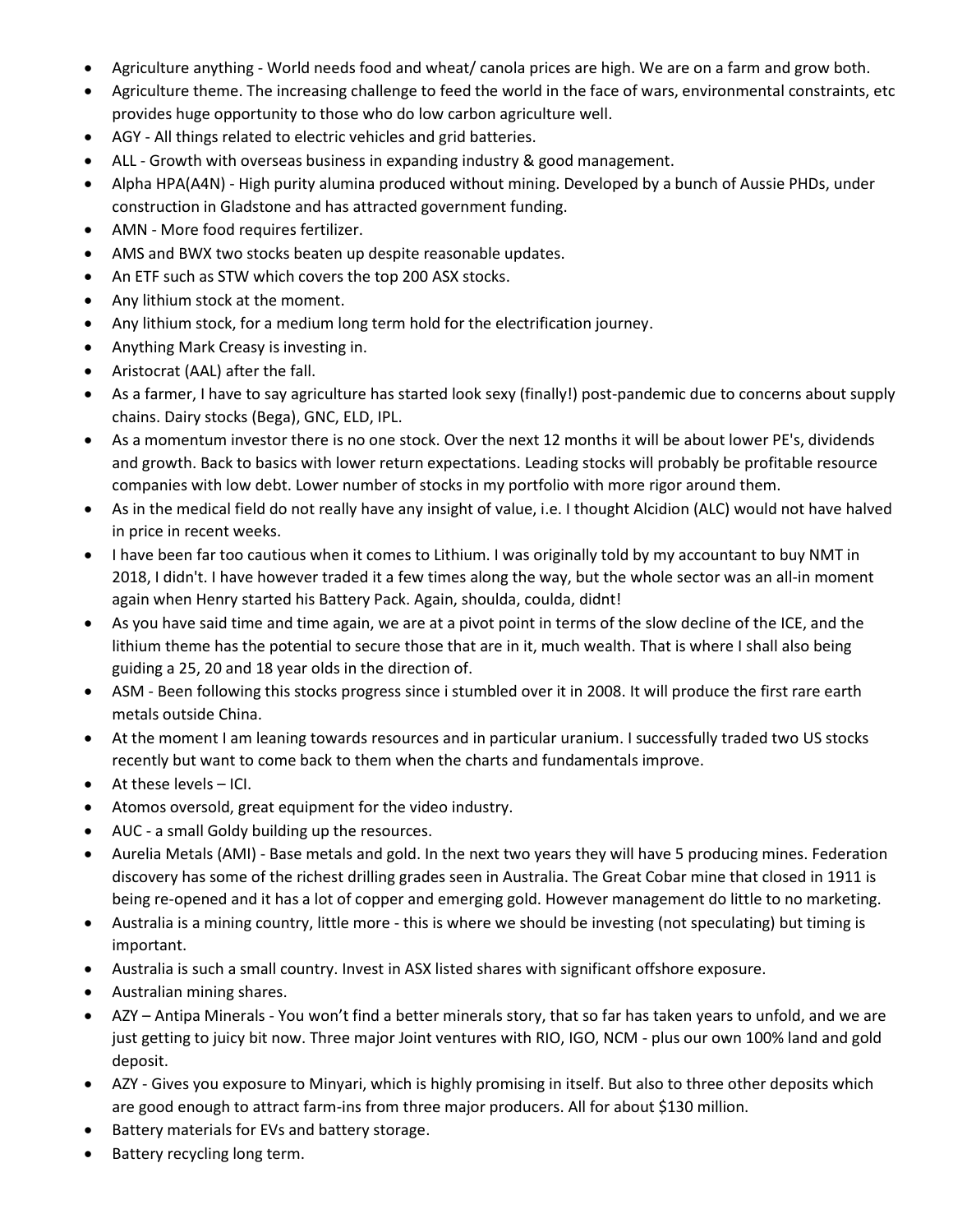- BCB. Next hard coking coal producer in QLD Bowen Basin. It is set to produce 5M tonnes pa of HCC within 2 years which has a market value of \$1.5B at a very conservative price of \$300/tonne. AISC estimated \$100/tonne. So gross margin circa \$1B pa. Market cap currently \$460M, EV \$420M. Massive upside in value
- Be contrary and not follow momentum stocks.
- Being a chartered accountant, recently I have taken a strong interest in Xero after its recent share price fall.
- BET
- BET business kicking off in the States where they are so far behind us in terms of betting and ready money access systems.
- Betmakers (BET) Marcus Today Team need some credibility back over this disaster. *(Agree!)*
- BHP
- BHP
- BHP Good dividends, big profits, great premiums on options.
- BHP Multi faceted and low debt About the only "Set and Forget" share for the next 30 years.
- $\bullet$  BHP < 40
- Big five banks. I do not know the future but since 1992 they have done well.
- Biotech
- Biotech and Rare Earth mining are two areas where future demand is strong and historically Australia excels in these two fields.
- Bit of a punt, but Optiscan (OIL) is worth a look (if management do everything right). It's a good technology but previously, management has struggled to monetise it. Could go well if they get it right.
- Bought LTR from 2c up to \$1.50 in my super.
- BRK B Berkshire shares even with recent market turmoil are still up 60% since purchase. No point trying to beat the best join them.
- BRN & AXE for AI future.
- Businesses in the built to rent properties space.
- Buy 90% blue chip and play with the rest. I had a parcel of mainly bank and Qantas shares that I got 20 years ago from the divorce worth 40K, haven't touched them, reinvested dividends, now worth 200K, even after this week's selloff, my run away money.
- Buy AX1 & BVS
- Buy gold miners before, but close to production e.g CAI, BGL.
- Buy healthcare stocks in a high inflation environment we are all getting older!
- Buy Lynas Corporation (LYC) and hold it for the next decade. LYC dominates production of rare earth minerals outside of China, many of which are vital to the production of electronic devices, EV's and wind turbines. With the relationship between China and "the West" increasingly acrimonious, many Western governments and corporations are waking up to the urgent need to secure long-term supply of the minerals that LYC produces.
- Buy Macquarie (MQG).
- Buy MQG, BHP .
- Buy your wife flowers when it's not her birthday. The only thing to strip your capital by at least 50 percent other than following the interest rate beneficiary theme, is divorce. Flowers will always be better insurance than QBE, well until interest rates shoot higher and higher that is.
- Calix (CLX) great technology with unlimited future opportunities.
- Calix (CLX) has been great.
- Canadian energy companies, they are cash generating machines, most now almost debt free, and cheap.
- Cannot choose between BHP and CBA, perhaps both .
- Carnarvon Energy (CVN) Grossly undervalued and should double or triple in the next two years.
- CEL potential large gold deposit. Speculative.
- Changed careers to become a bookkeeper and bought Xero at \$140 because it is that much better than everything else, now its \$80.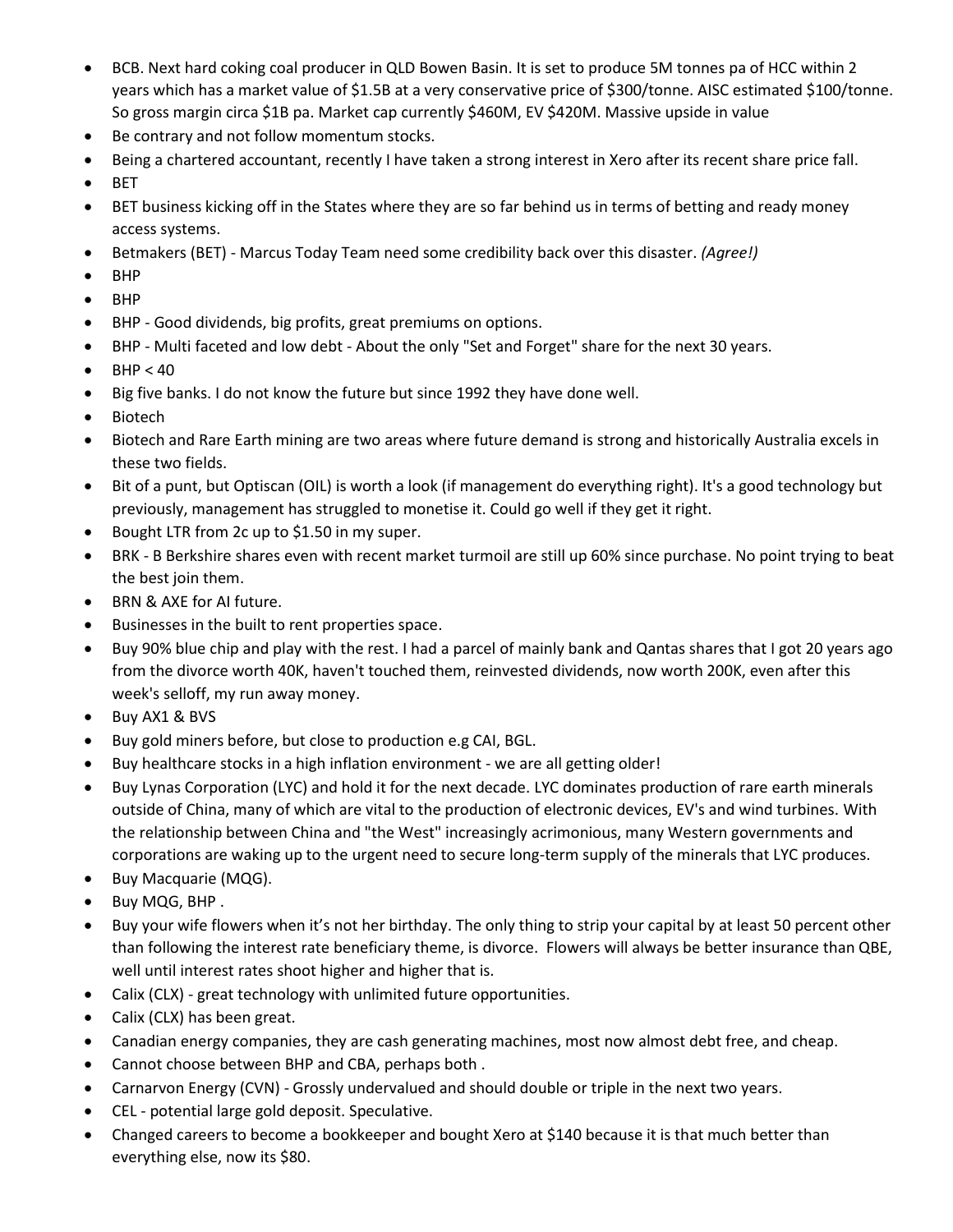- Chrysos (C79) I like companies that CSIRO have something to do with.
- Clean Energy sector.
- Cloud computing infrastructure builders like NXT and MP1 have long term growth and profitability potential.
- Cogstate (CGS) Spec long term hold, favourable tail winds, cognitive decline monitoring, clinical trials, demographics, improving rev CF etc - long term CEO.
- COMMENT on validity of Q15 sharing financial information with partner, assumes everyone has a partner so those without a partner would have to answer No which may lead to a false result.
- Copper aligned with industrial growth theme. If that isn't growing, the economy isn't doing well, and in that case I suspect other investment themes won't be doing that well either. It's an investment in progress.
- Core & Satellite approach to investing in shares. Use ETFs as well to compliment your portfolio
- Could look at SRL.
- CRN Just announced a stunning set of quarterly results. At the end of June company will have returned more than US\$1B since the 2018 IPO to shareholders. Elevated coal prices forecast for the rest of the year as the EU and Japan has banned all coals from Russia from mid Aug. Long term a massive supply tightness in met coal.
- CSL
- CSL
- CSL
- CSL
- CSL
- CSL a great Australian global well managed company in a market with high barriers to entry.
- CTM Largest nickel deposit in the world not held by a major mining company. Pro-mining Brazil, available & skilled workforce (unlike WA mining companies), 15% tax for first 15 years, priority status given by Brazil govt, and in production EOY 2024.
- CXL Calix is forward thinking with solutions to curbing carbon emissions, so demand for their products should increase.
- CXL has been good.
- CXL My best performing stock is CXL. Not sure if this is a good tip or not.
- CXL Nice space, good tech.
- CXO
- Cyber Security will only continue to grow as our interactions increasing become digital and key long term field to invest.
- Cybersecurity is definitely under appreciated.
- CYC after they get (hopefully) the green light from the FDA to sell their superior imaging tech in the USA
- Data Centres theme. NXT. Not going anywhere. We are just consuming more and more data each and every day. Specific stock MAQ.
- Despite banks being unfashionable for perhaps the last 20 years and despite lots of naysayers predicting that the banks time is over, they are still the best investments I have ever made. CBA is currently 200% up on my purchase price and dropping a 15% dividend on purchase price.
- Despite the current ups and downs, I still like the Big 4 banks, particularly for dividends.
- DGL Group (DGL) Founder led, recently floated with founder hold a large stack, traditional trading business with barriers to entry and expanding through takeovers.
- DHG and ZIP. But not for couple of months.
- Dicker data (DDR)
- Dicker Data (DDR)
- Digital Engineering is developing significantly and moving into more 3D modelling. I would recommend investing in this area for future growth. This may be dud advice.
- Diversify in value stocks that pay good dividends regularly. Risk WBT.
- Diversify.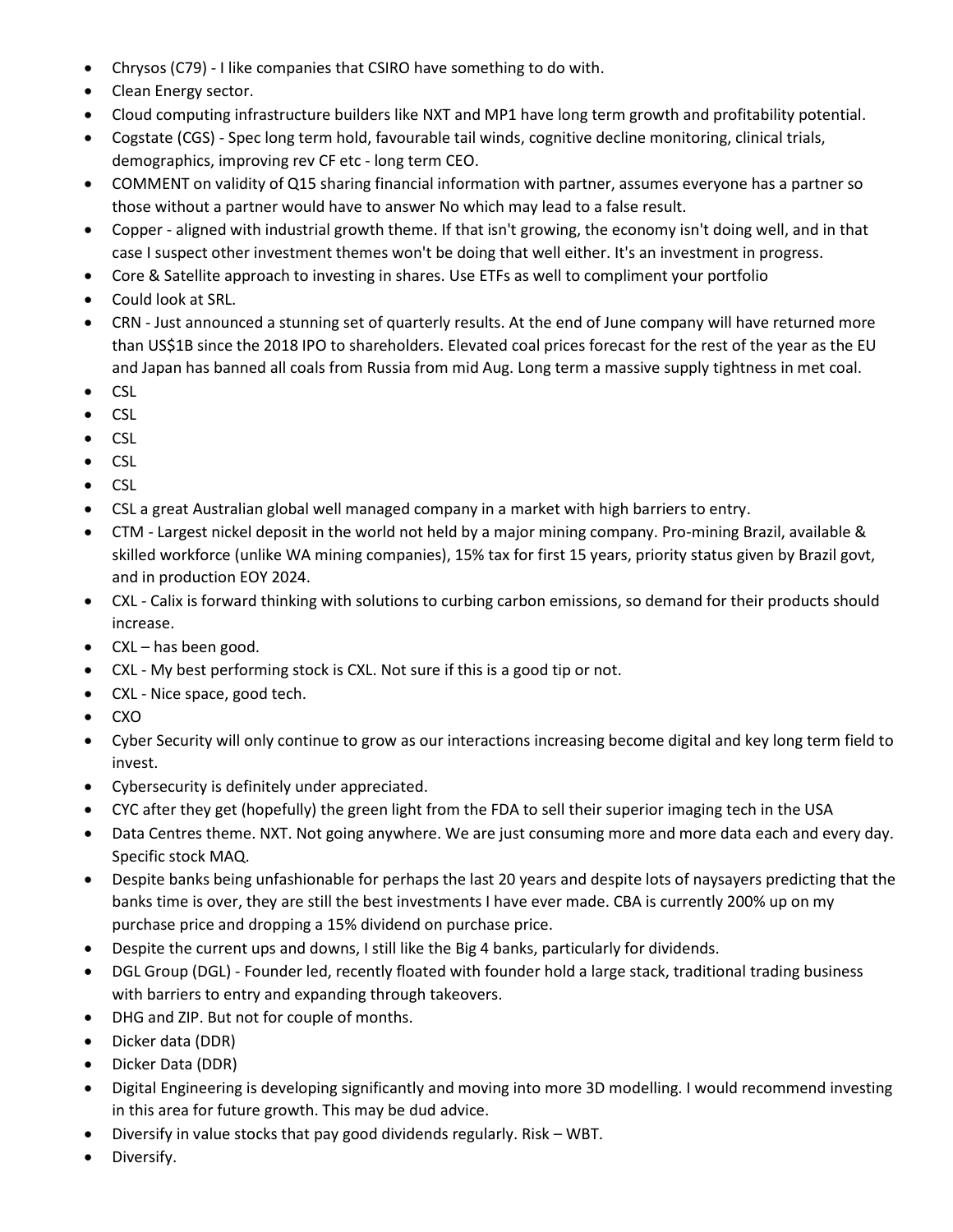- DO NOT BUY and HOLD...
- Do not overtrade the "solids", e.g. the Top 20, but be active in the material sector and commodities.
- Don't ignore LICs.
- Don't buy Vulcan and Piedmont. Yes....its me!
- Don't hold TLS shares for the long term.
- Droneshield (DRO)
- Dubber (DUB)
- E33 An oyster investment farm. Farmed up the NSW coast.
- Eat more meat, protein is important. (*This Member must be a farmer)*
- EcoGraf (EGR). Early days for the graphite producer which is also looking at adding value by processing graphite basic flake to a higher grade spherical graphite for Li-ion batteries. Processing plant in WA has received Govt grant from the Critical Minerals Fund. EGR is looking to provide an alternative supply chain to China. Graphite market growing as with the rest of the battery theme. \$230M market cap.
- ELD seems to be bulletproof lately.
- Elders (ELD) Bill Gates is buying farmland might be nothing.
- Electric vehicle theme is going to run longer as uptake of electric vehicles gathers pace.
- Electrification of everything as a solution to global warming.
- Employ the services of mature experienced brokers as necessary.
- EMV
- EMV Great team with a proven track record, product hitting all the milestones, poised for success
- Environment where you can retire or downsize but still have contact with younger people yet still access health and service facilities.
- EOS Going down fast at the moment but it is only one of two Australian defence stocks very speccy.
- EOS Smart innovations and monetised. Could be a take-over target. How much how fastened in what product categories is a bit hard to tell. Hard for them to disclose partners and customers in the military space. Appreciate a view.
- ESG and Resilience is a big/hot theme in the transport industry I work in and identifying a way to get into that theme. We are looking at investing money in making assets more resilient - this can translate to many things but a lot of money is being identified to address this issue.
- Essential Metals Limited (ESS). It is a Lithium stock and the only speculative stock I would buy but I believe it to have a good story and is undervalued. Have been in and out with a good profit and waiting for market sentiment to settle to buy again.
- Essential Minerals ESS explorer has high quality lithium deposits in WA.
- EV and battery components.
- Even after it jumped 200% last week I would have said GAL. Speculative miners and speculative medical are by far the best fun! (And my blind spot!)
- EVN My brother works there says there is a "shit load" (technical term) of gold underground.
- EVN probably not at the moment but inside info suggests it is a very well run company Red Lake should be a good future asset.
- EV's Am I mad or is charging up lithium batteries too slow for anything but inner city runarounds? Hybrid technologies and ultimately green hydrogen energies is the future. Hydrogen is still a dot on the horizon but worth watching.
- EWCZ (NASDAQ) lots of potential 'growth' in this space.
- FDV
- Fertilisers.
- FID. Financial planning demand outstrips supply. Prices consumer pay is increasing.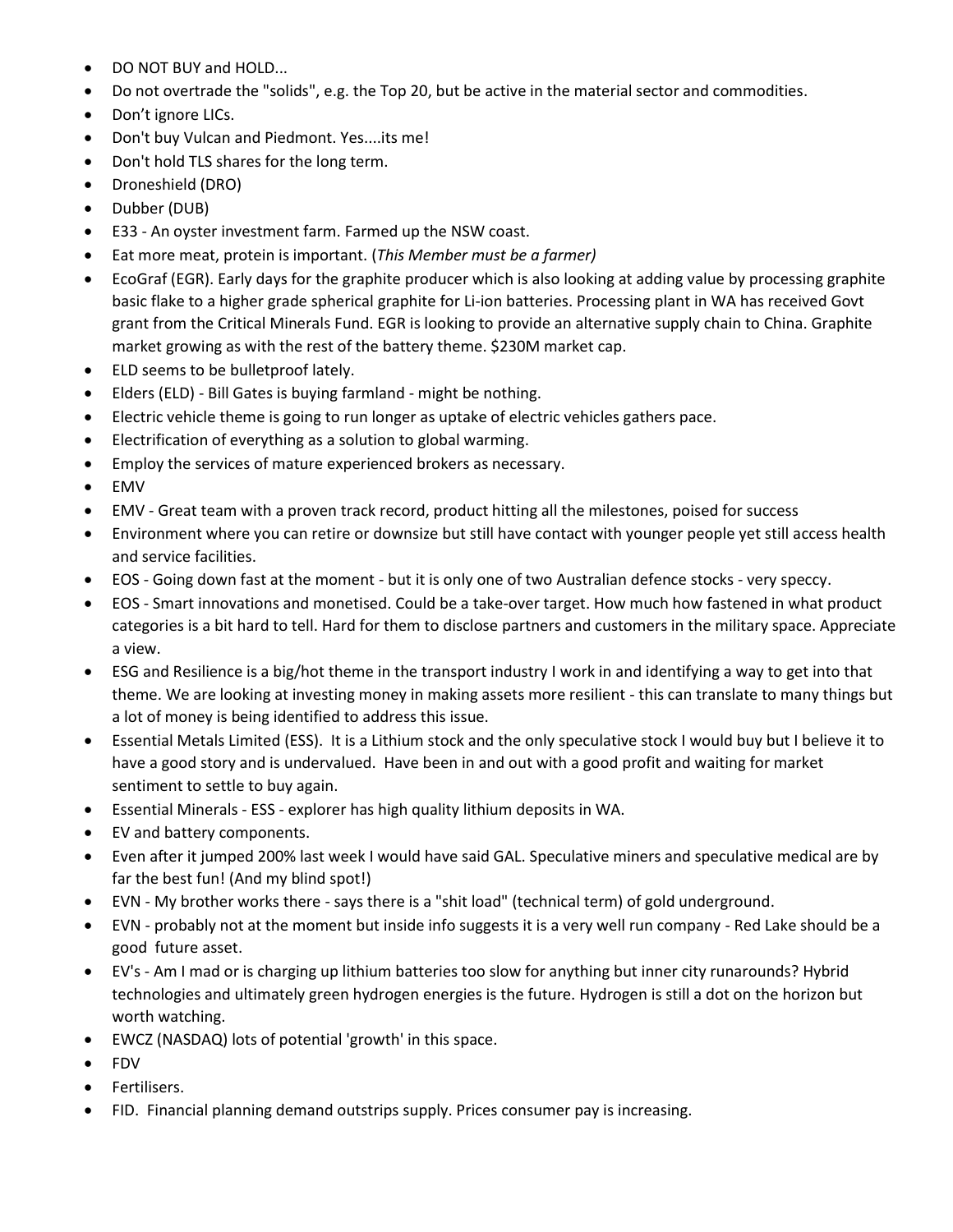- Find the dominant theme for the next 18 months before anything else. Actual theme, supported by evidence nothing else. Which sectors, then companies will benefit from it most. Ignore all others sectors. Debt will crush share prices of those that don't stand to benefit from the very first rate rise and onwards.
- FLT was at about 4500 before covid and will get back there in the near future. (*Not with all the extra shares it wont!)*
- FMG Iron ore is their backbone of income but they are one of the only companies that will then have income to support and spend on Future industries to prepare them and give them a competitive advantage over their competitors.
- FMG and others for the green hydrogen future. Lithium will become relatively less important.
- Follow the asset allocation model of the Future Fund as closely as you can.
- Following the money there is massive amount of money pouring into super funds. Many are cheap at the moment.
- Food and Agriculture will come out of this correction well. Companies like Elders (ELD), Ridley (RIC) and Graincorp (GNC) will do well.
- For 2022 though Brickworks BKW and Macquarie MQG for stability, hopefully!
- Forget my survey answers, delve into this stock instead, it would be a lot more productive use of your time."
- Fortescue as they have a solid company and good dividend.
- FPH looks like a looming opportunity. Results on 25th.
- Funnily enough another sibling suggested Chalice Mining (CHN) which I'm following.
- Galileo (GAL). Very interesting prospects in Norseman and the Fraser Ranges. Mark Creasey has significant interest.
- Get rid of debt!!
- GMG as logistics become more key in the post covid recovery, these guys are the best. Share price currently being hammered a lot more than the bond rate would imply.
- GMG Warehouse infrastructure for online shopping. Who isn't purchasing more online?"
- GOOGLE for the imbedded software in our lives that drive big revenue"
- Gradually build positions in VAS and IVV. Individual stock tips even from professionals are for suckers. Watch Index Funds the movie on YouTube.
- Grange Resources (GRR)
- Graphite and the rare earths are dominated by China production and this must change soon, so miners of these products will have govt support and considerable upside short/ medium term.
- Green Hydrogen adoption becoming the new lithium play over this decade.
- Green mining stocks.
- Greenification with all its ramifications -is a key theme for the years ahead
- GT1 / ALL / ESS / BPT / COB / BOE
- Ha Ha This is exactly the type of advice I have learnt to avoid! Ha Ha...'inside information'
- Have a small list of beaten down quality stocks to buy when the market bottoms and sentiment changes.
- Have MQG as a core holding.
- Healthcare stocks to service a growing, older demographic. CSL is my ongoing tip.
- High hopes for AIS.
- Higher energy and food prices here to stay.
- HIO 'Green steel' is the future and HIO has bucket loads of high grade iron ore that FMG only wishes they had.
- Hold 25% of your net worth in physical gold for your beneficiaries. No guaranteed value in equities!
- Hoping Brainchip (BRN) ends up a winner. Been too busy to participate (ie read) much lately.
- Horizon Oil. I think it is way underpriced.
- Hot Chili (HCH) low grade but significant copper/gold resource that should eventually be highly sought.
- Hydrogen investment.
- I am a sheep. I follow the tips and the crowd which explains the big hole in my share portfolio. :(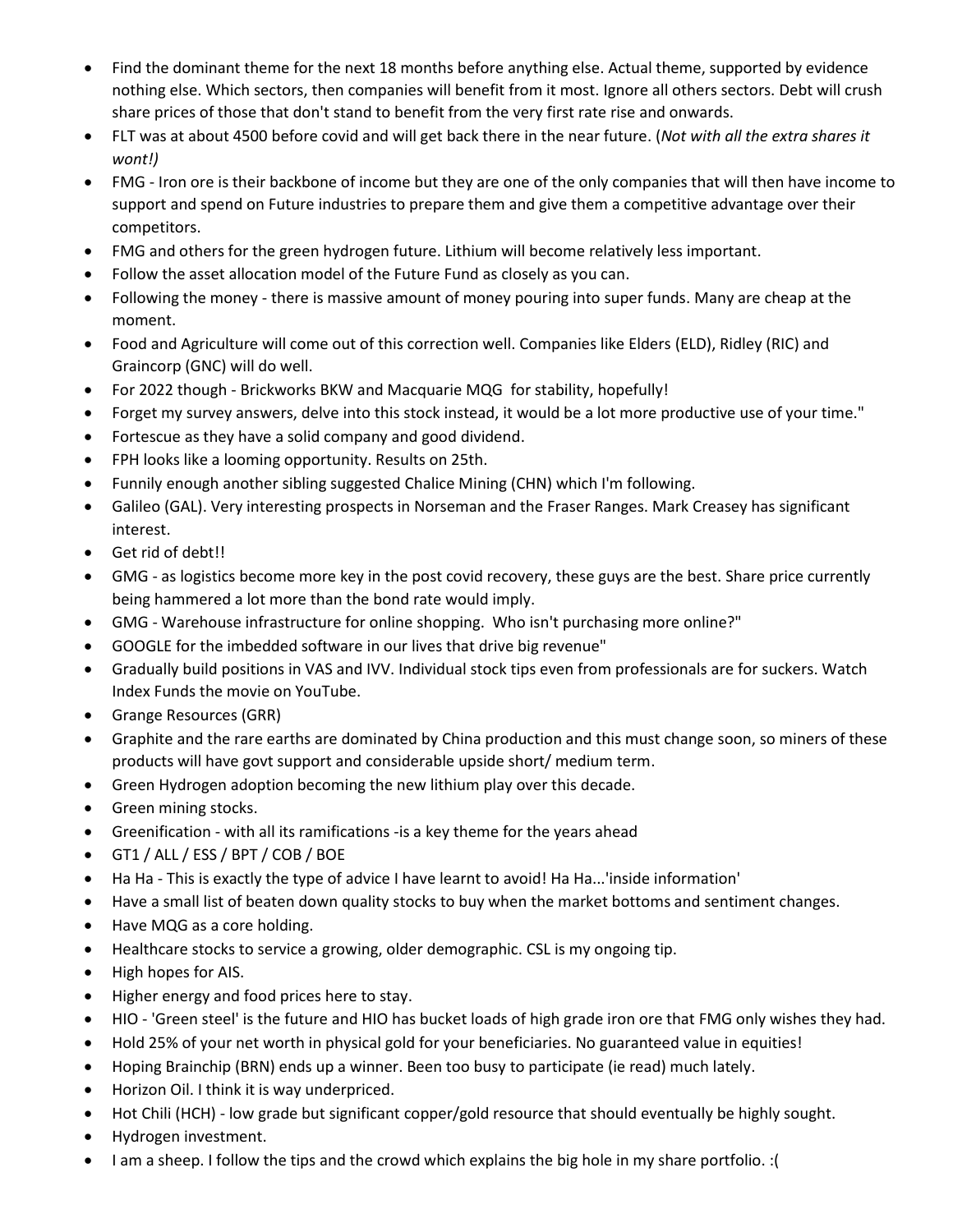- I am going with the EV theme, so I am heavily invested in lithium.
- I am happy with investments in LIC's like CDM and LSF where I buy at a discount and hope to do well in the years ahead.
- I am holding a small lithium explorer stock.
- I am hoping that Woomera Mining (WML) will have a significant discovery from one of their tenements.
- I am in the rural industry & although these stocks seem fairly volatile I don't think people realise how amazing the commodity prices are at the moment. When we have a wet season like this it is very unlikely it will turn dry again for a few years at least.
- I am increasingly steering away from Managed Funds poor performance, lack of transparency, late and selfserving reporting.
- I am looking at the future resources needed for EV's, solar & wind turbines.
- I am not a big fan of tips.
- I am swayed to the energy sector, as I believe the energy crisis will become much worse. Oil supply is increasing at a decreasing rate and I don't see that changing, and at some point supply will decrease all together. This will all happen well before a sustainable replacement energy source is available. Obviously, there will be less of an energy crisis if demand drops away, such as in a recession.
- I believe that for the next 20 years nuclear energy will be the main source of energy in the world.
- I can't see how both carbon and data won't have tailwinds for the next 50 years. Just need to pick the right horses!
- I can't see how coal is not top of the pops for the next 2-3 years no new mines, shortages, blah blah (thanks Vlad?) - any coal stock but I like WHC.
- I depend on MT to help me make investment decisions.
- I did a lot of research a few years ago into coal and as a result put a lot money into WHC and CRN. I still believe that there is more upside to these two.
- I do not consider my views as a valuable reference.
- I don't have a specific stock tip. That's why I am a subscriber to MT. Things aren't looking good as at 12 May 2022. Lithium? Hopefully things will get better.
- I don't have one.
- I got nothing.
- I got nuffin.
- I have a speculative stock LPD. Entry price 1.8c. Current price 2.7c. This is a chemical processing company, with exposure to Lithium Market. Would love Henry to take a look at it.
- I have had some good plays in the past but right now I don't have anything that is worth recommending
- I have my fingers crossed with Biotron (BIT). I've held it since 2003 and starting to feel that it be coming good :)
- I have never heard a bad word said about Macquarie Group, looking closely at Hyperion Global Growth at these levels.
- I have no inside knowledge but I can't help thinking PPK might be on to something. The share price has fallen hard but the number of applications (and resulting spin-offs) that their BNNT technology seems to open up sounds promising if they can pull it all together meaningfully.
- I keep my own council.
- I laugh when analysts claim interest rate rises hurt banks. I work in banking. We love interest rate rises! Anytime we have the opportunity to increase the margin spread on what we pay (deposits) and what we earn (loans) is great for our share price.
- I like Carnarvon as a future oil producer and very undervalued based on their oil reserves and potential takeover target by Santos.
- I like POS. Long term. Then again I felt the same way about AVH!
- I like tech software stocks but they are rare these days. SAAS obviously. May no longer be opportunities for these as they tend to be overvalued. XRO was the last notable opportunity. I sold my APT at \$130 and made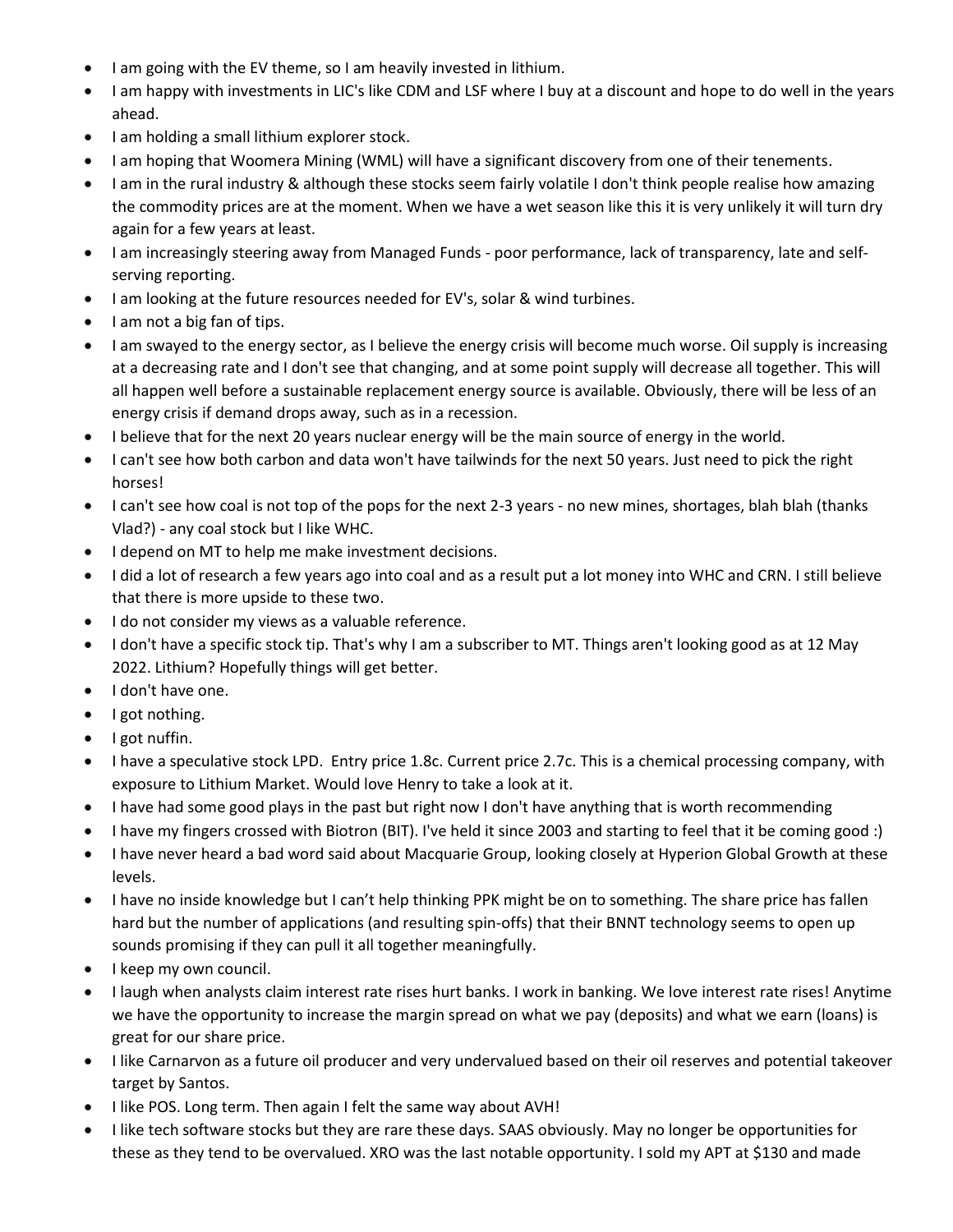several hundred thousand but it was clearly a Ponzi scheme so I got out. XRO is not so I would suggest buy until another like it comes along.

- I like the commodity theme over the long term.
- I like TNE. Good management with skin in the game, grown profit every year since listing, very little debt, strong on R&D, and high ROE and ROC.
- I love AXE. If you have the stomach, that business will change the world. Also Calix There is trillions of dollars to be made in saving the world. You can be a capitalist and do good.
- I never give tips as people always remember the bad ones!
- I really like the energy sector and specific a junior producer called Horizon Oil (HZN). Grossly undervalued based on low cost/high margin with very strong cash flow, no debt and excellent cash balance.
- I recommend to have at least two years cash.
- I still believe in green energy solutions such as nickel, lithium etc
- I think fertilizer (is not a load of crap!) will continue to be a big winner. I own (and losing heaps) on KLL and I also own (made good money on last uptick) on NRZ. Also IPL...I'm thinking of topping up in this downturn.
- I think that the decarbonisation theme is interesting and believe that uranium will play an important part of that whole transformation
- I think you need to look at Health or medical device stocks especially with the baby boomer retirement & ageing populations around the world.
- I watch the big environmental themes looking for the next big disruption and I still watch for emerging SaaS businesses.
- I wish I did.
- I wish, but right now I haven't got a clue.
- I wish.
- I wish. Nothing I think is relevant. All driven by sentiment and algos. There's so many great stocks out there that just don't get a fair run
- I work in tourism and international travellers are back. I think people are underestimating the reopening trade.
- I'm interested in new technology but am unsure as to how to go about identifying this.
- IGO
- I'm hoping Vulcan VUL lives up to its promise.
- I'm in the IT industry any company that is a first mover related to semiconductors and chips (WBT, BRN), AI (APX), data analytics (NEA, 3DP), data warehousing/consumption and has a SaaS model (recurring revenue) are good to follow.
- I'm interested to see how EV will play out over next 1-2 years, given Aust is rich in rare earths.
- I'm mostly out of the market and would only invest further in consumer staples at the moment. Resources look like they could be turning over and until we reach peak inflation then they might turn around.
- I'm not that smart.
- INR
- INR
- INR
- INR As Henry has previously written about, it has too many ticks in the right places just need the buckwheat plan finalised and put to bed.
- INR Maybe Biden can convince the US that lithium is a strategic resource. If so, this one should fly. Major theme ahead is "deglobalisation".
- Intermodal Shipping (shipping containers on trains) demand has increased exponentially during the pandemic and this is seen as something that will continue, firm I work with are privately held, other players may be worth looking at.
- Invest in Asia, growth for the future and undervalued now. Don't be afraid of China. Buy ETF ASIA.
- Invest in cybersecurity shares (Eg ETF HACK)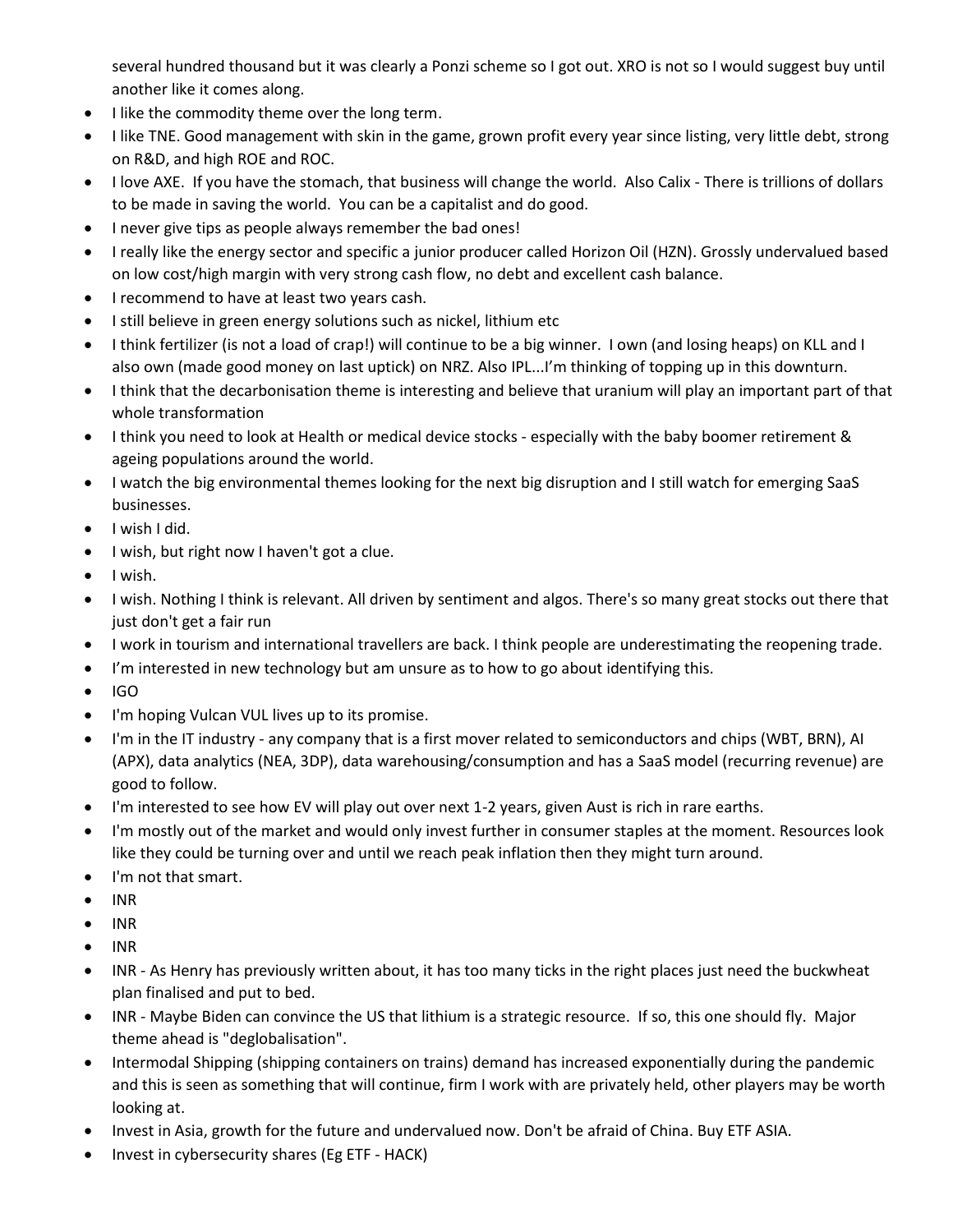- Invest in instalments regularly.
- Invest in Lithium
- Invest in the oil & gas sector and coal. The high inflation being experienced across the world is caused by high crude oil prices, high natural gas prices and high coal prices. Oil & gas is going to be more expensive because the root cause is a structural problem. Since 2014 most oil & gas majors have not spent the required capex on oil & gas exploration because of the demonisation of fossil fuels by climate change activists, politicians, financial institutions and some voters. This has resulted in not enough new proven oil & gas wells to come on line to replace existing depleted oil & gas wells so we are fast approaching a situation where supply cannot meet demand. This is not an easy fix and will take years. Politicians like to blame the Russia-Ukraine war, this is only one reason why prices are high but not the root cause. When the war is over the root cause still remains. In less than (6) months every driver will have to get used to paying \$3.00+ per litre of 91 petrol at every petrol station in every city across Australia. Politicians will never admit that because they are too busy chasing the net zero by 2050 dream to keep the climate change activists on side but the day is fast approaching when voters will be shouting loudly over high fuel prices and high electricity prices. Similarly for electricity, wind turbines and solar farms + batteries can never provide cheap, reliable 24/7 baseload power. Baseload power can only be provided by coal, gas, thermal, hydro or nuclear power stations, this is an engineering fact. All of Australia's current coal fired power stations can be refurbished quite quickly and be kept operational for many years (10+) while we go through all the political and legal hoops to obtain approval to build nuclear power stations - either large (4) unit power stations or small modular reactors which are available now.
- Invest in what is critical, not merely essential themes, processes, materials e.g. cybersecurity, logistics, graphite et al.
- Invest in what you can understand and see a market for.
- Investment in Iron Ore, New Age minerals mining and fertilisers have better future.
- Invictus Energy (IVZ). Compelling risk vs reward set up.
- Ioneer (INR) Lithium which has years to run but mainly because its USA based.
- Israel-based technology.
- It is important to understand (and act on) the market cycles.
- It is predictable but I reckon the EV/Lithium theme is just beginning.
- It's hard to beat the market so a few good ETF's are the way to go. I just wish I could take my own advice.
- IVZ Off the radar but with big potential. Monster oil and gas prospect in Zimbabwe, drilling in July.
- JLG Johns Lyng Group. Know the founder and former CEO. He is about to move to Colorado to drive the USA expansion. Watch him expand into a very fractured USA space.
- Just follow the EV/decarbonisation theme.
- Just spread your holdings across good long term stock through to medium term AND have a few "penny dreadfuls" with great future prospects. DON'T fall in love with any of them. I have 2 penny dreadfuls at the moment - AXE and NRZ.
- Kairos Minerals (KAI) Prospective tenements adjacent to DEG, new management displacing lazy CEO. New management will accelerate resource upgrade to extract value for asset swap.
- Keep your family informed. Do not hide financial information (!)
- KPG they have a distinctive growth plan and measure their progress against that plan. They also pay a monthly dividend.
- LIC high customer satisfaction.
- LIC see history of growth and this week's analysis from Goldman Sachs etc up to 100% growth after (stupid) 44% decline this year!
- LIC Timing may be difficult but demand for their retirement homes will grow greatly in the next ten years. Don't hold now, sold when they were \$5.50! Bugger
- LIO good management, already has revenue, getting into hydrogen, not a large number of shares on issue.
- Lithium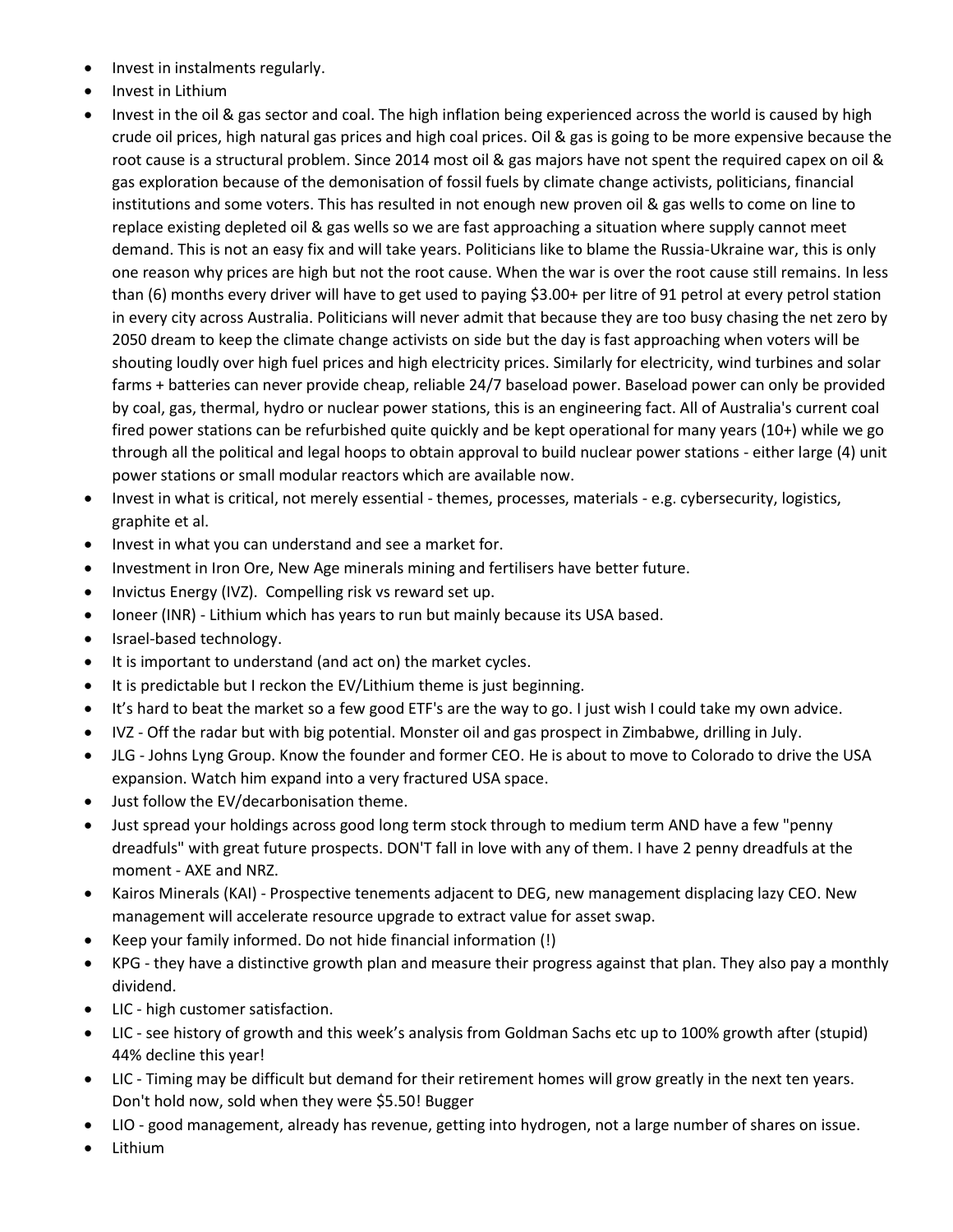- Lithium
- Lithium backed up by other EV materials
- Lithium Because Henry said so.
- Lithium preference for those mining now (PLS) or about to mine (AGY, CXO) as supply should increase in around 2 years leading to a decline n lithium pricing.
- Lithium and battery materials has a long way to run, it's not just the push for electric cars but also the use of green energy which has a massive requirement/reliance on batteries and if the nay sayers are correct in that the green system is not reliable, what are we all going to do? go out and put a great big battery of our own on the wall so we harvest our own energy and have continuity of supply.
- Lithium and rare earth stocks. Despite personal reservations on the utility of electric vehicles the momentum will carry these stocks higher in the medium term.
- Lithium as this will be used in so many ways in the future.
- Lithium can only grow in demand.
- Lithium stocks.
- Lithium stocks.
- Long term growth in technology and its impact e.g. Atlassian, Apple, Microsoft in ASX opportunities TNE, ALU, AD8 are potential global players.
- Long uranium.
- Looking at market today, I can recommend nothing!
- Looking at rare earths/lithium as the heat goes out of them due to the expected future demands for these stocks.
- LPI a lithium play in Chile.
- LSF I like their approach and that they have made money shorting overpriced high PE tech stocks in USA.
- LSF well managed, directors invested heavily in it, makes profits both long and short trading.
- LSF is a good buy right now.
- LTR Strong theme, long runway. Appears under appreciated by investors.
- LTR and SYA Large Lithium Resources for future.
- LYC
- LYC
- LYC China hold most rare metals. LYC will be increasingly important as Western countries avoid China having them over a barrel.
- LYC Shortage of rare earths worldwide.
- Maas Group (MGH).
- Machine learning, robotics and electrification are the three most significant trends I can see today.
- Macquarie Group (MQG) for the long-haul. I liked Henry's reasoning about Transurban (TCL) as well he notes inbuilt annual price rises.
- Make sure you are sitting on loads of cash for the next few years.
- Manage significant capital outside super. Look increasingly to reliable income stocks which also tend to hold their value. Resource stocks BHP and RIO are very good but are cyclical and have to be traded.
- MAY They seem to have found something decent in Cuba based on the drilling results I saw.
- Melbana energy (MAY). significant on shore oil discoveries and potential
- Metcash-inflation hedge and decent dividend yield
- MFF Portfolio is now largely USA a finance exposure with track record of consistent long term performance and CEO buying over past year has been continuous and substantial.
- MFG looks underpriced.
- MGT I think it sits in a great position to go up in value
- MIN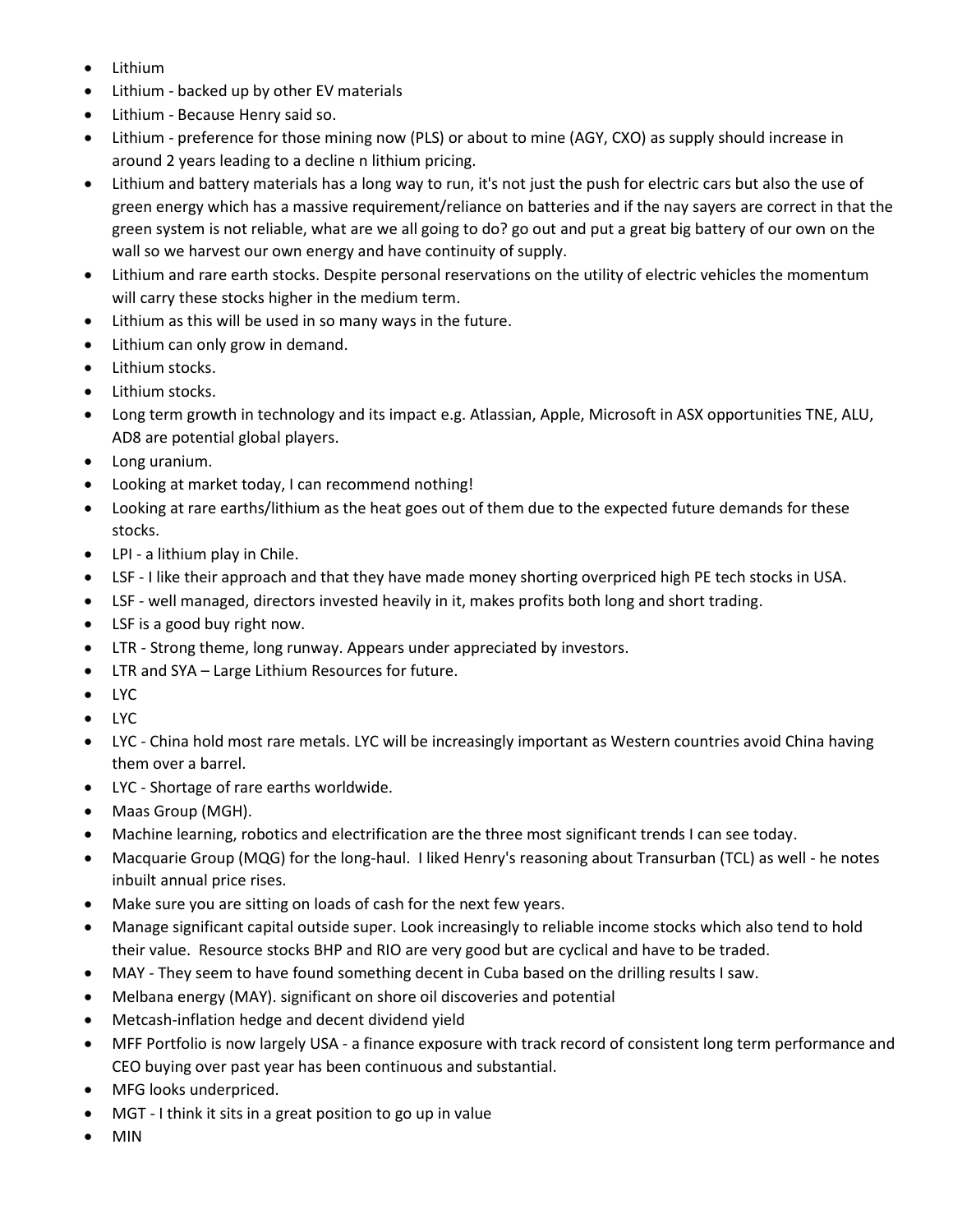- MIN lithium, iron ore, and mining services. Plus Chris Ellison. Very volatile so you can trade the stock and make money.
- MIN (Mineral Resources) for the entrepreneurial qualities of Chris Ellison plus it passes my financial filters.
- Mining
- MLX has run hard but now pulled back. Great future.
- MNB If they pull it off it should make money and the price will at least double.
- MNY
- MNY Money3. New product (acquisition) drives expanding sales through established verticals meaning it now has a larger market to tap (early evidence is proving this to be the case). Long lead times on new cars is keeping many shopping in the second-hand market. Funding in place (for a while). The only risk, does the economy slow to kill demand and balloon bad debts? The market is tipping it to be so, management unfazed. 9x earnings with an 8% Grossed up yield."
- MP1 Megaport. They have been hit hard as have most tech stocks, however their change into a SAAS model and the fact that we will not be able to do without the cloud and internet of things will give them steady growth into the future. I look forward to topping up in the near future.
- MQG
- MQG High quality in a volatile environment.
- MQG Macquarie, a solid company as a core holding.
- MQG Macquarie.
- MQG & FMG.
- MQG and PNI.
- MQG CXO IGO
- MQG has been my favourite... I just wished I did not sell it during pandemic times and was with Marcus to get my tips. Today I would be making 110%.
- MQG is a keeper. Buy in dips.
- MQG is my favorite Aussie stock, very smart people, excellent succession planning and superbly positioned for the multi decade energy transition. Another buying opportunity may present during the current downturn and following overly negative reaction to their recent great result. PS thanks for your great reports and congratulations on the quality of your team.
- MQG- scale in slowly
- MQG smart people very well run
- MQG. Don't sell it!
- MVP, for when the FDA gives approval. an alternative to opioid drugs in traumatic pain
- My old accountant said to me to buy all banks. I kept some of that thought for the dividends but in the last few years diversified and bought growth stocks and mining stocks.
- MYD
- NCM
- NCZ making cash (at last), prospect of Cu mine in Tassie.
- Next generation semiconductors and artificial intelligence WBT and BRN Innovation will keep accelerating as can be seen with rapid evolution of PCs, smart-devices and internet. The redundancy of old tech to the best available solution demands these new technologies.
- Nickel That's the key ingredient for long range batteries.
- NMT
- NMT battery recycling will be huge in the future.
- NMT I personally think the long term issue with old batteries from the huge growth in electric cars, which need to be replaced after 7 years is going to be a large issue in the future. I feel Neometals (NMT) is in a great position to capitalise on this especially in Europe.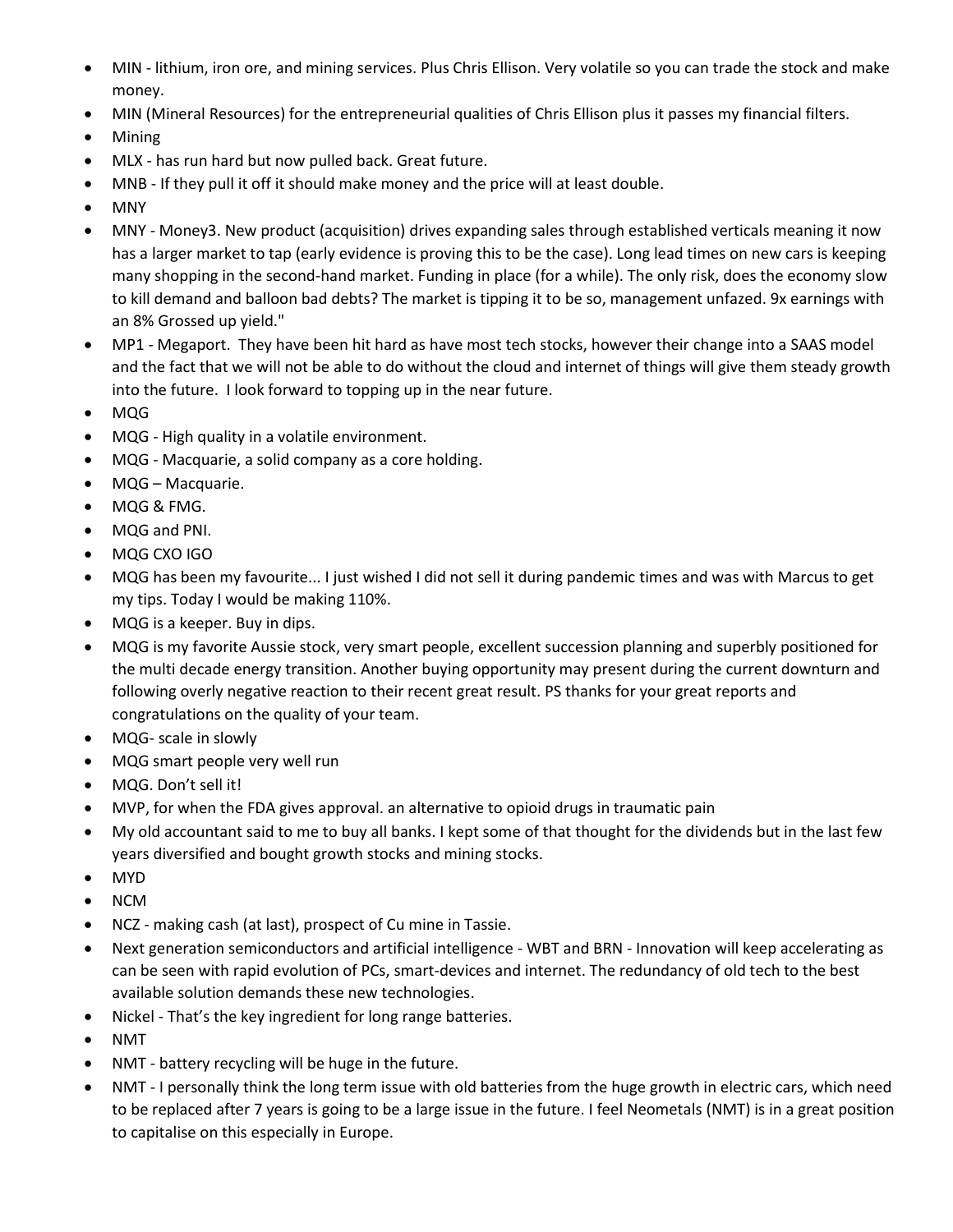- No I am a suburban vet so out of the financial markets loop, my advice/knowledge comes from MT, AFR & broker. Thanks to Marcus and Henry in particular for opening up and humanising investment with their personal and family anecdotes.
- No I'm afraid not. All of my possible tips are already out there.
- No specific tip but recently read that Wesfarmers is investing in lithium mines.
- No that is why I subscribe.
- No, as a retiree I'm a bit isolated which is why I rely on MT.
- No, that is why I need to subscribe to Marcus Today! I have no idea what I am doing.
- No. That's why I subscribe to Marcus Today
- None at this time but I like MAD and SCP.
- Not a tip but I am following energy sector closely at the moment.
- Not a tip per se, and actually something I wished I'd invested in when reading about it in MT. The example showed a particular sector (farming/food I think it was) that had done well, recently, showing the individual shares that'd performed well (eg. ELD, NUF, IPL). I noticed one that had lagged behind (SHV), but which quickly caught up. So my tip (watch out for those insights from MT) and a request (keep them coming).
- Not at this time. It a time to probably be more observant than active.
- Not original but Lithium and Healthcare over the next 10+ years.
- Not really but l like the EV theme seeing electric cars everywhere now
- Not really. That's why I subscribe to you!
- Not sure how to get exposure on the ASX to this one, but in Europe and North America the carbon trading business is only going to grow. Already significant in Europe. Looking for ways to get exposed to the facilitators of those carbon trades - software development companies and those with the industry knowledge to make the trading platforms a reality.
- Nothing surprising precious metals/resources for future electrification lithium etc.
- NRZ
- NXT
- Oil will continue to go up.
- On a side note, a huge Thanks for all the services the Team provides. The information is always well up there for bang for buck. Albeit at the moment its tough, but opportunities will soon abound. Just like buses, there is always another just around the corner!
- ORG
- PAR addressing a significant need in society, in addition a huge addressable market
- PAR is on the verge of having approved their repurposing of a drug to treat late arthritis pain. It has already passed the FDA save to use Hurdle and just needs to prove its efficacy. There is a huge un-met demand. It is my possible life changing stock. The other is AD8.
- Part portfolio blue chip, part resources.
- Pay the extra and use an international share broker such as Morgan Stanley where you can buy shares in various jurisdictions and sell covered call options, puts and/or short sell, particularly in times such as we are experiencing now.
- PDN "It's still early days, but we are seeing what we believe is an unprecedented geopolitical realignment occurring in the nuclear fuel cycle." Quoting Cameco CEO Tim Gitzel.
- PHB
- Pick up MQG when it dips! Other than that, only buy quality, low debt, dividend paying companies.
- Picks & shovels may not have the glamour but are generally better value especially within mega trends sectors.
- PLS
- PLS
- PLS
- PLS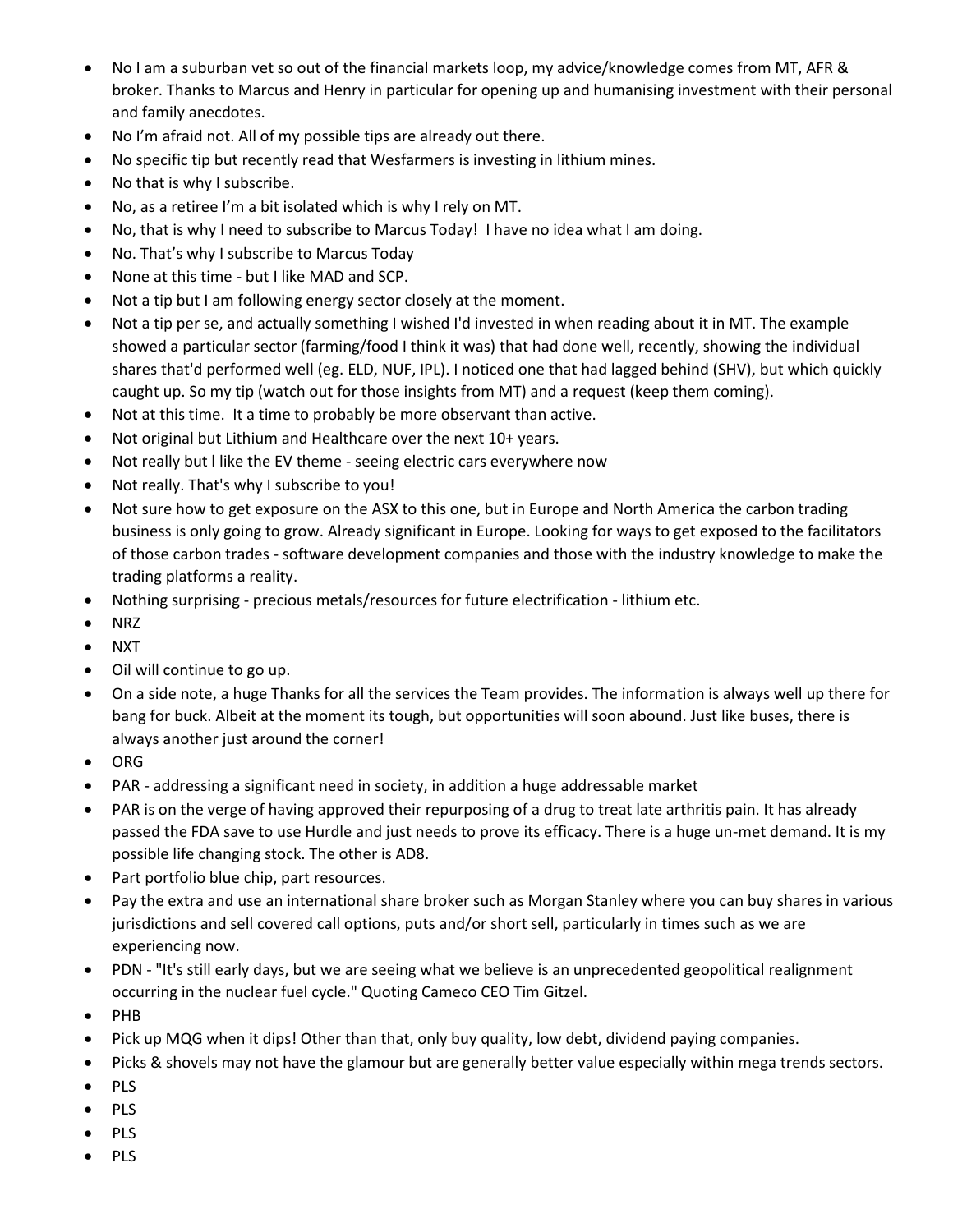- PLS Large Lithium resource & in production.
- PLS Late 2022 large producer with large margins and S2R Did well to get lease next door Forestville gold mine - Kirkland Lake high quality tenure.
- PLS is way oversold it's a well run company mining and refining Lithium which will be in big demand over the coming years.
- PLS still looks good.
- Polynovo (PNV) and Amplia (ATX) overlooked biotechs with great science.
- POS Poseidon is so drastically undervalued it is an issue in and of itself.
- Positive potential through growth of the middle class in a ""Commonwealth jurisdiction"
- Prefer MT teams and discussion group. To busy being retired, don't know how I had time to go to work.
- Probably stating the obvious but the electrification of the world will move from a trickle to flood in the next 5 to 10 years.
- PTX Biotech developing personalised therapies to treat cancer. Low market cap of \$100m when compared to similar companies.
- PWH Sells to industries that will pay top dollar for a cooling solution.
- PWH Years ago I had a cooling problem with a plane my wife and I built. I wish PWH had been around then and popped up on google search. As it was another Brisbane firm solved my problem (ARE Cooling)
- Raiz Invest RZI They continue to make strides as an organisation. Their foothold in South-East Asia is hugely overlooked. High rising middle class. Very bias.
- Rare earths.
- RCE
- RCE Addressing a massive medical problem.
- Renewable energy generation is risky long-term.
- Resist the temptation to chase dividends. Capital reductions often outweigh dividends.
- Resource stocks.
- Resources and banks and you have the best of the ASX covered.
- Resources.
- Resources: they will drive Australia's prosperity.
- Retail will be difficult if rates rise, some will win even in this environment though.
- RHY
- RHY CSIRO spinoff that has been well received by regulators and results compare favourably with current testing protocols. Who wouldn't prefer the diagnostic option of a blood test over a faecal test.
- RHY
- RHY This is a blood test for bowel cancer screening which is more sensitive and accurate than the poo test. They are working now using this technology for other cancer screening including breast pancreatic cervical cancers. The potential market is huge, up to 1 billion people. The board has some very bright sparks in it from CSL Pfizer, Sonic the list goes on.
- Right now good companies like XRO have fallen out of favor for a 3-5 year investment time frame seems a good time to buy.
- Rural land in a reliable rainfall area has been a good investment over the 55 years I have owned it. Bought for \$100/Acre now worth \$6000/Acre
- Santos (STO).
- Speccies LYN, SYR, NMT.
- Spread your portfolio into blue chip stock.
- SRL Macro situation aside, I'm liking the look of some of the would-be mining companies in the critical minerals space that are awaiting financing. Feels like a wave of money is inbound to this space which presents an obvious re-rate catalyst. SRL as an example, ready to go, just needs to secure funding)"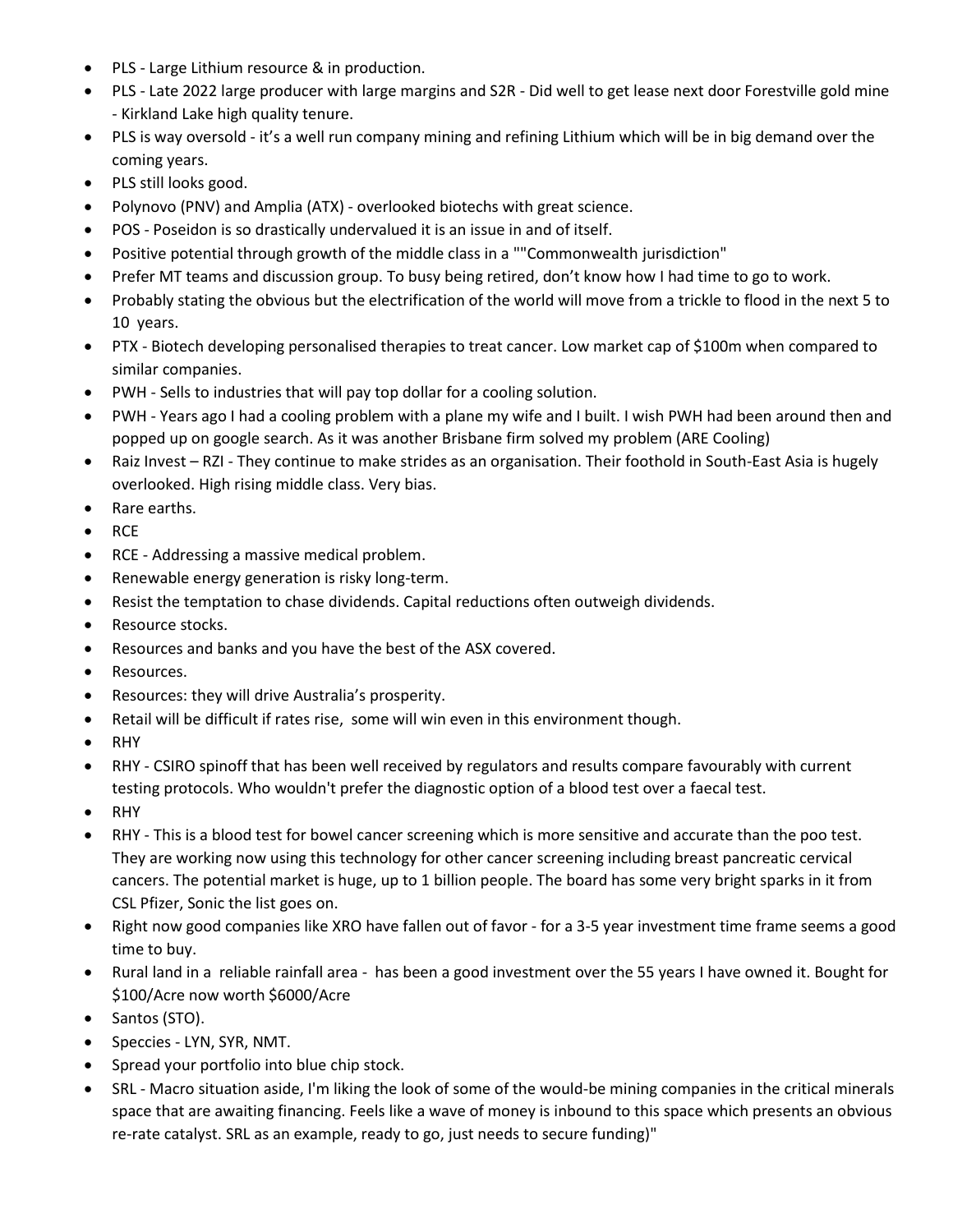- STA Strandline Resources A mineral sands miner, exposed to the ESG minerals theme, they have 20+ year life of mine, fully funded through to production. Also have additional growth options in Tanzania. In addition, the other theme, I'm following here is that they're transitioning from explorer to producer, they're now fully funded and have a very large and growing resource to mine. So the potential upside over the next 1 to 3 years, hopefully will be a sizeable upward re-rating of their share price.
- Stay invested in quality stocks. Don't trade.
- Stick with coal stocks.
- Stick with quality and growth at a reasonable price.
- Stick with the big Aussie Hills (HIL).
- Stick with themes rather than individual stocks.
- Stocks like Xero and Wisetech which have recurring revenues. They have developed cloud software platforms which increase productivity and profitability for their customers that are difficult for customers to move away from.
- STX.
- Syrah (SYR) resources.
- Tech is still King.
- Tech stocks should be on the watch list when inflation peak.
- Telstra.
- Tesla and Nvidia.
- The acquisition of Vifor should accelerate CSL's share price. It takes it into new product territories which will supplement its two core competencies of plasma and vaccines.
- The Banks for dividends as rates rise.
- The 'beyond iron ore' mineral potential of the Pilbara Gold, Copper, Lithium, Cobalt, the list goes on. Infrastructure largely in place.
- The current market conniptions are again presenting that opportunity, this time there is plenty of cash sitting on the sidelines.
- The decarbonisation theme will dictate the direction of the world for the next 20 years. Tech advances will go hand in hand with this narrative. Avoid all investments in fossil fuels for the sake of the planet (and your children).
- The energy revolution is not over by a long shot.
- The ETF "FOOD" good growth over the past 2 years plus an investment "mega trend" that seems to have been lost in all the noise about batteries /EVs.
- The future is really here so keeping an ever focused eye over time on the major mega trends that are leading us forward.
- The green theme is going to be long and huge. You must have exposure if you want to do well in the future.
- The health industry be it from CSL to Nanosonics (NAN) the area will only continue to grow.
- The health sector. increasing older population, more medical and treatment options available. A diversified exposure should best reward eg. CSL, COH, RMD, SHL
- The IPO's offered by Marketech have been good e.g NC1 is even now a 5 bagger and has been up to an 8 bagger.
- The lithium theme will continue to be huge over the next few years PLS, LTR, AGY, AZL.
- The macro economic trends will play out as expected.
- The question did ask for a stock so for a more risky one I'm currently in AVZ, they have rights to a lot more ore than forms the basis for the DFS and going to be very green operation but a little risky given the location of DRC, and on the less risky side have some skin in PLS, already producing and mine located in Aus.
- The world needs to restrict greenhouse gases. Calix (CLX) are generating pertinent and real tech in this space. I've been in and out since Jan 21 - out at the moment…
- The world will always need resources. Invest for the long term in the big players.......invest for the short term in the hot sector.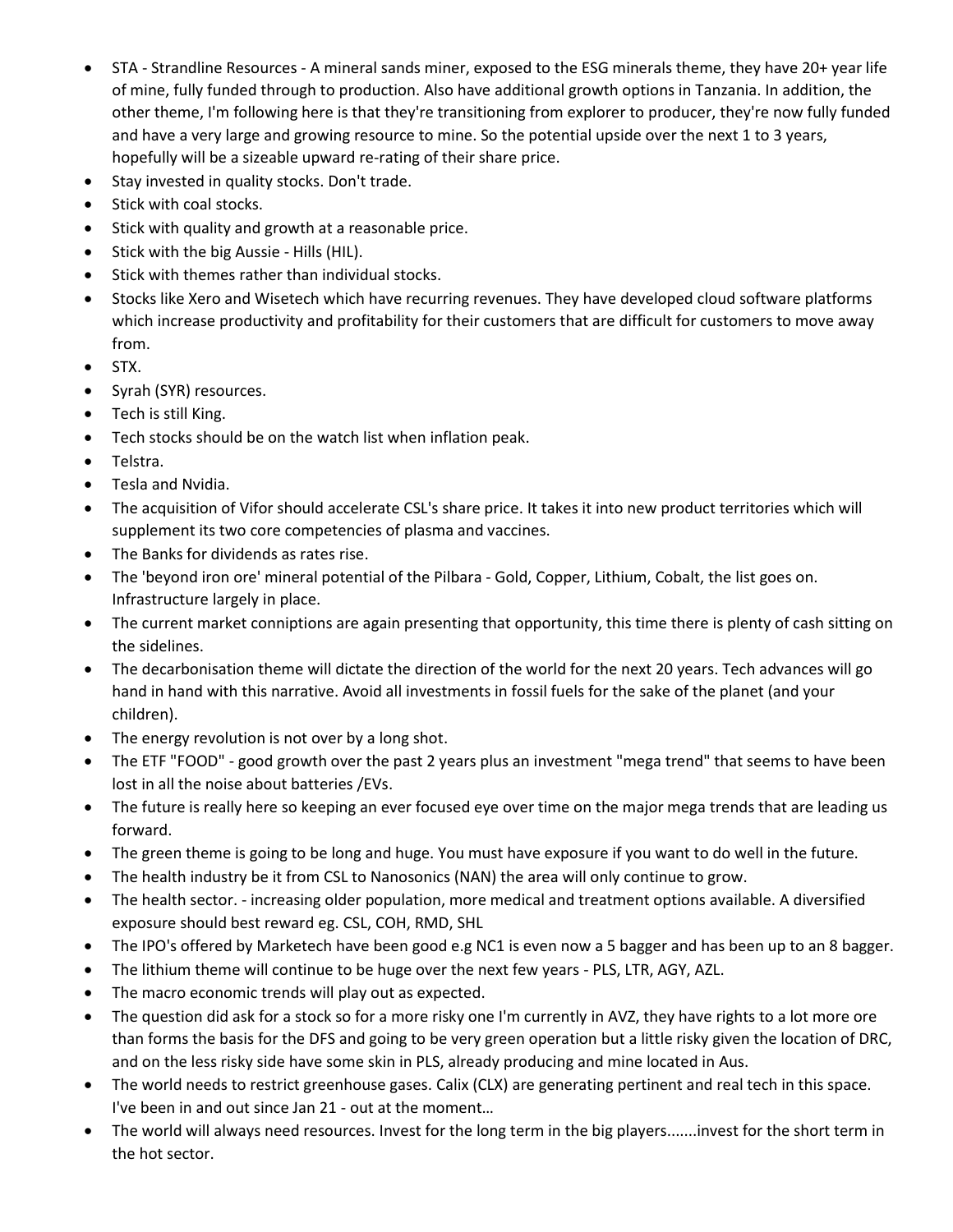- THEME Exposure to India maybe through Fidelity India Fund.
- Themes Cybersecurity and defence.
- There are 17 rare earths. Keep an eye on production. Look into their impact on the environment.
- There are some big infrastructure spends promised that will rerate the value of adjacent property over the next few years.
- There are some companies that appear to have a good eye to the future that I particularly like (eg FMG, MQG).
- think world going forward need cheap efficient energy, dirty word to most but uranium stocks for mine
- This is a tip that doesn't relate specifically to this question. Be very wary and avoid many of thematic ETFs. They are very volatile and you need to understand what you are signing up for - specifically what is in the box. For example, QUAL has performed worse than the generic SP500 IVV while most people would have expected the reverse. Why? IVV comprises 28% Tech while QUAL 39% Tech!!! Far better to stick with the generics IVV and NDQ with the only thematic I would/do invest in is SEMI (semi conductors - a theme Nick Griffin is strongly advocating). Rather than invest in ACDC I would just invest in the ASX producer lithium, RE & graphite stocks i.e. PLS, AKE, MIN, LYC, SYR.
- This is what I call a life changing stock, massive upside potential, very limited downside and very well managed with long term directors who have done it before.
- TLX Telix Health products for cancer getting market presence around the world.
- TNR Torrian Gold prospector and rare earth in WA
- Top Australian resource companies seem to be looking after their shareholders now after decades of neglect and burning money.
- Topping up in an uptrend has higher success rate than in a downtrend.
- Trade the correlated shares in materials and energy
- **Travel**
- Tritium (DCFC.O listed on the NASDAQ). It is actively producing EV chargers and has recently teamed up with BP to install chargers in their outlets.
- TRJ has appeared to be honestly administered ever since floating, but being thinly traded, its price has tended to oscillate widely, producing opportunities for a patient investor to take profits, then buy back in later.
- TUL Tulla Resources will re-rate when production starts in August.
- TVL Sitting on \$67m of cash to invest in start ups (when start up cash is become harder to obtain). Has Afterpay & Block as mentors to provide leads for retail technology start-ups. Followed the tech sector down even though much cash still to be deployed.
- Uranium
- Uranium 92E, and AGE alligator energy, also like oil services sector.
- Uranium stocks, no real experience here, just a gut feeling that public opinion is changing in this regard.
- USA ABNB benefit from changing trend from COVID (permanent?).
- Vanadium stocks vanadium redox batteries will replace large scale lithium ion batteries due to longevity and safety.
- VAS
- VGW, not listed on the ASX. Positive growth trajectory, strong profits and dividend, likely listing will unlock deep value.
- VML
- VML involved in critical minerals, cheap and now processing.
- VML the USA is going to want RE minerals closer to home.
- Vulcan was good and may well return to growth shortly.
- Wait for China to bottom then "put your house on it".
- WAM (1) The price is generally stable keeping your capital safe (2) They have paid a 7% + franking dividend for the last 3 + years (3) They announce the dividend Ex date well in advance enabling you to use your capital to buy dividend stock twice in a results season. i.e. Sell WAM, buy stock, then sell & buy WAM back.